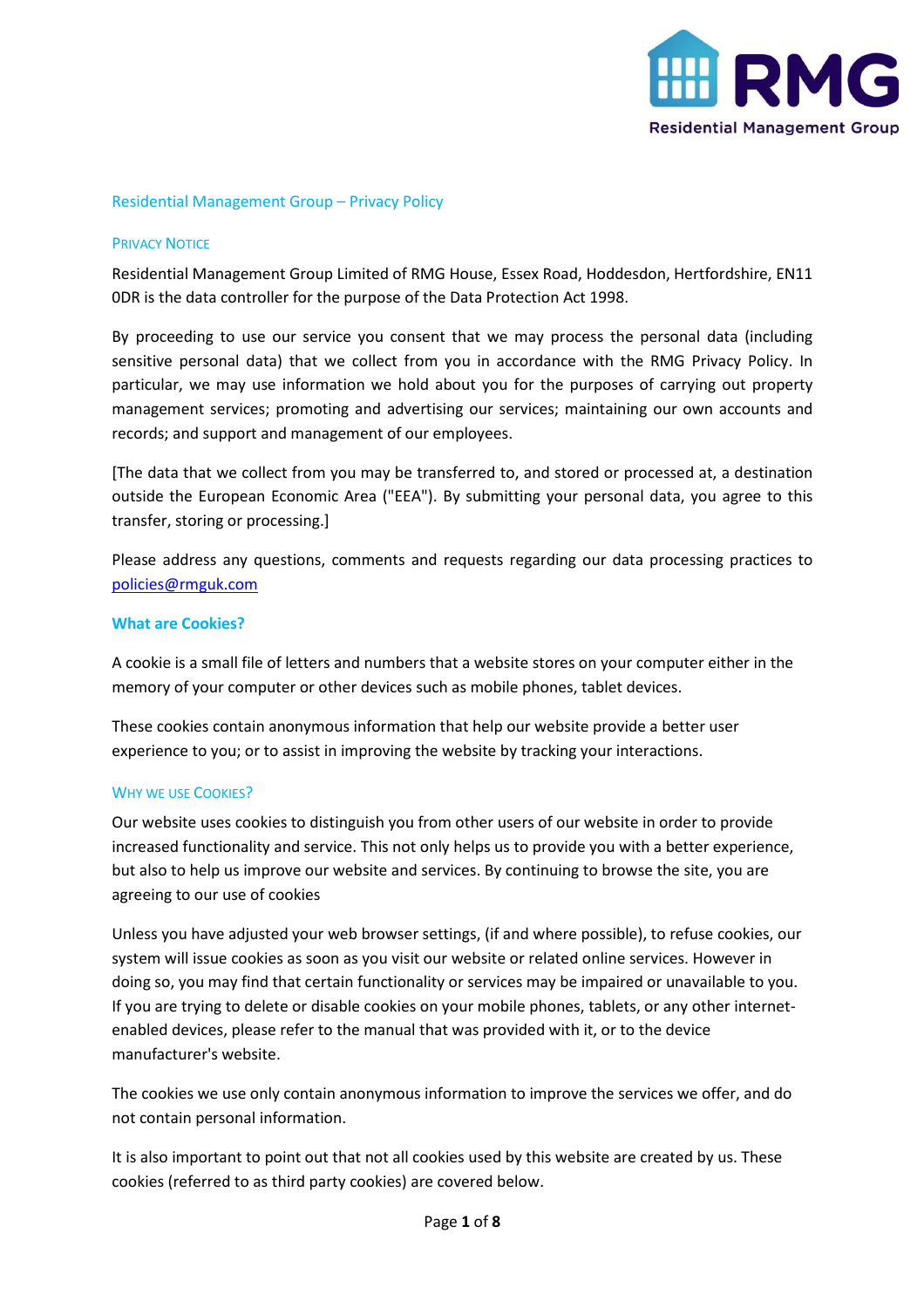

## WHAT COOKIES DO WE USE?

The cookies we use are generally only to provide functionality or analytical services.

We use the following cookies:

• **Strictly necessary cookies.** These are cookies that are required for the operation of our website. They include, for example, cookies that enable you to log into secure areas of our website, use a shopping cart or make use of e-billing services.

**Analytical/performance cookies.** They allow us to recognise and count the number of visitors and to see how visitors move around our website when they are using it. This helps us to improve the way our website works, for example, by ensuring that users are finding what they are looking for easily.

- **Functionality cookies.** These are used to recognise you when you return to our website. This enables us to personalise our content for you, greet you by name and remember your preferences (for example, your choice of language or region).
- **Targeting cookies.** These cookies record your visit to our website, the pages you have visited and the links you have followed. We will use this information to make our website and the advertising displayed on it more relevant to your interests. We may also share this information with third parties for this purpose.

You can find more information about the individual cookies we use and the purposes for which we use them in the tables below:

### ANALYTICAL COOKIES

Our website uses Google Analytics, a web analytics tool provided by Google, to collect information about how visitors use our site. We use the information to compile reports and to help us improve the site. The cookies collect information in an anonymous form, including the number of visitors to the site, where visitors have come to the site from and the pages they visited.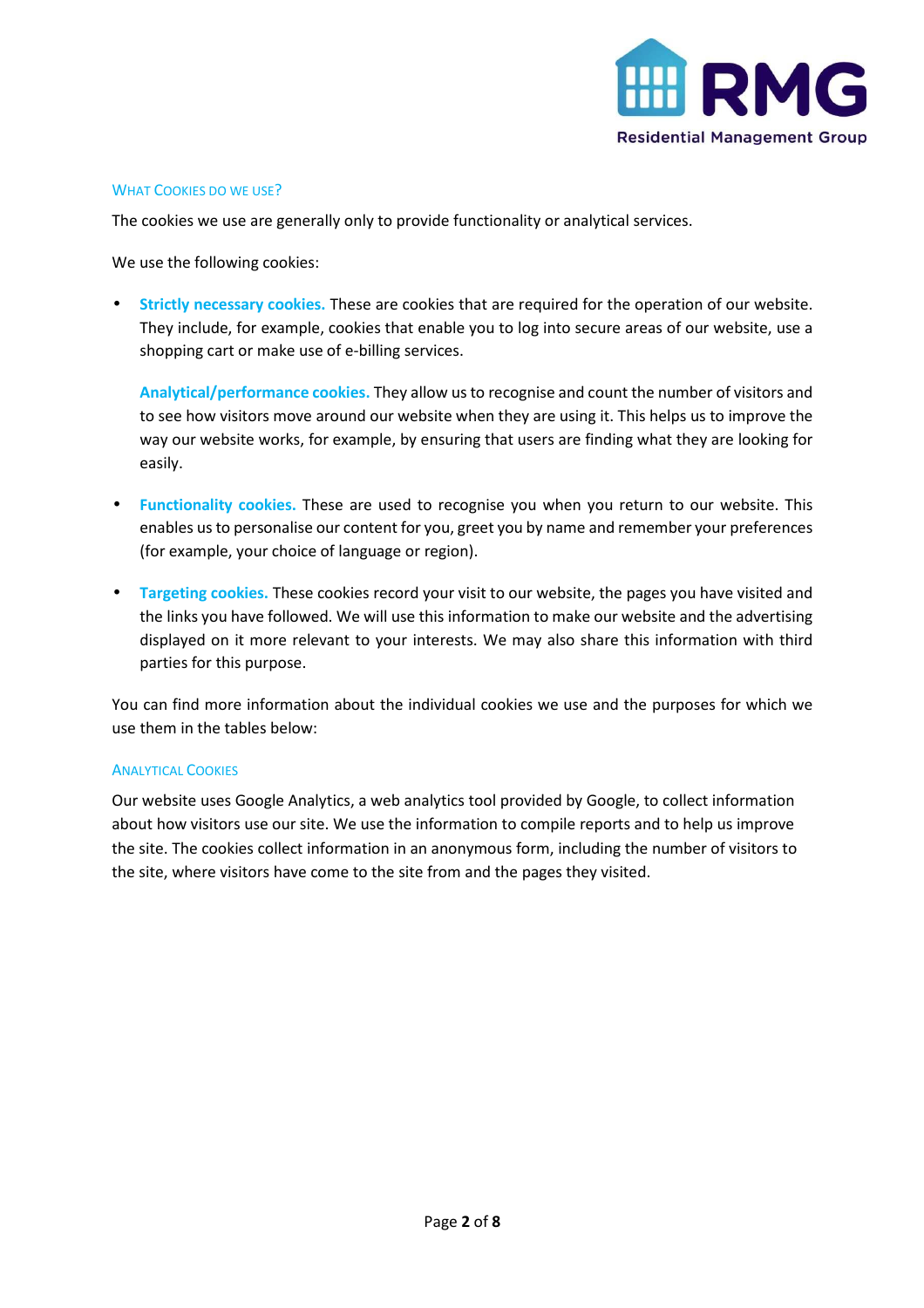

| Cookie | What it does                                                                      |
|--------|-----------------------------------------------------------------------------------|
| name   |                                                                                   |
|        |                                                                                   |
|        |                                                                                   |
| utma   | This cookie helps us determine the number of unique visitors to our website.      |
|        |                                                                                   |
| utmz   | This cookie helps us determine the referral method for people visiting our        |
|        | website. This helps us to analyse the traffic arriving at our website and to      |
|        | determine which are the most popular routes (e.g. direct, search engine search,   |
|        | email link).                                                                      |
|        |                                                                                   |
| utmb   | We use this Google Analytics cookie to help us to record the length of individual |
|        |                                                                                   |
|        | sessions from our users on our website. Each time you move to a new page          |
|        | within our website within 30 minutes of arriving the cookie updates so that we    |
|        | know that you are still actively using our website within a single session.       |
|        |                                                                                   |
|        |                                                                                   |
| utmc   | Similar to _utmb, we use this Google Analytics cookie to help us record the       |
|        | length of individual sessions on our website.                                     |
|        |                                                                                   |
|        |                                                                                   |

# AddThis

Our website uses AddThis which is an online service to track which social networking options you use. This information is only used to identify which are the most popular document networking tools, and how many people may like our content.

| Cookie<br>name | What it does                                                                                                            |
|----------------|-------------------------------------------------------------------------------------------------------------------------|
| Uid/uvc        | Features for sharing via social media (Facebook, Twitter etc). AddThis track<br>visitors who use any of their features. |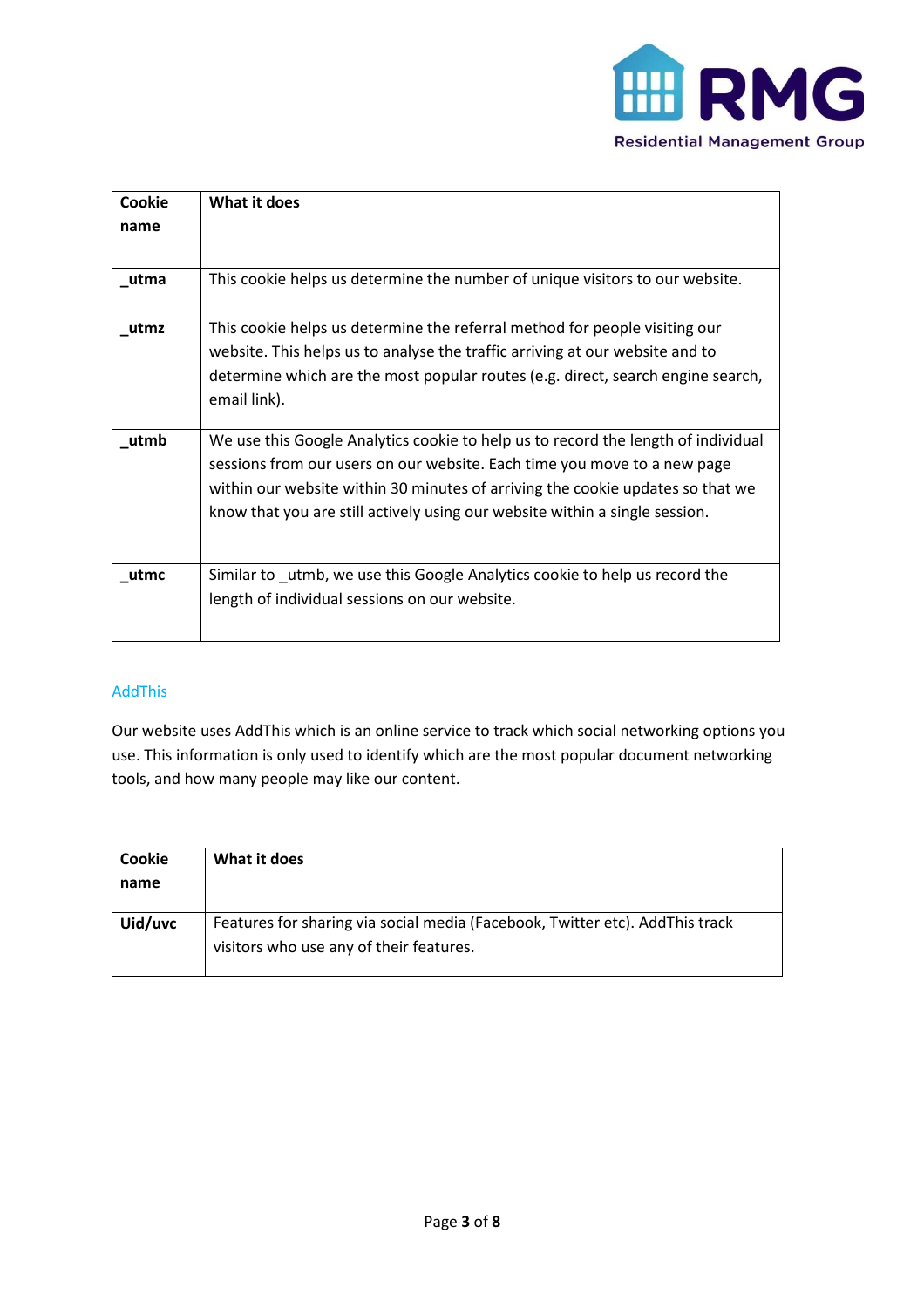

# Functional Cookies

| Cookie name              | What it does                                                                                                                                                                           |
|--------------------------|----------------------------------------------------------------------------------------------------------------------------------------------------------------------------------------|
| .ASPNET                  | Lets us know that you have logged in to a secure area of our website, and<br>safely identify who you are                                                                               |
| <b>ASPXANONYMOUS</b>     | Lets us identify you as an anonymous user so that when you login, any<br>actions you have performed (e.g. adding items to a shopping cart) are<br>carried over once you have logged in |
| <b>ASP.NET SessionId</b> | Lets us know when you are actively using our website, and enables us to<br>temporarily store information so that it can be accessed by other pages of<br>our website if necessary      |
| guid                     | Makes sure that if you fill a form in and send it to us, that you don't have<br>to fill the information in again if there are any errors or if any information<br>has been missed out  |

Please note that third parties (including, for example, advertising networks and providers of external services like web traffic analysis services) may also use cookies, over which we have no control.

# EMBEDDED CONTENT

From time to time we may embed photos or video content from websites such as Flickr or YouTube. As a result, when you visit a page containing these items you may be presented with cookies from these websites.

We do not control these cookies and you should check the relevant third party's website for more information on their cookies usage or privacy policies.

You can find out more about cookies, including how to disable/enable them at the following website: www.aboutcookies.org

If you have any questions about your privacy, or the information we may hold, please refer to our privacy policy for more information. If you have any other related questions, queries or complaints, please contact us.

The expiration date of cookies varies depending on the actual type of cookie.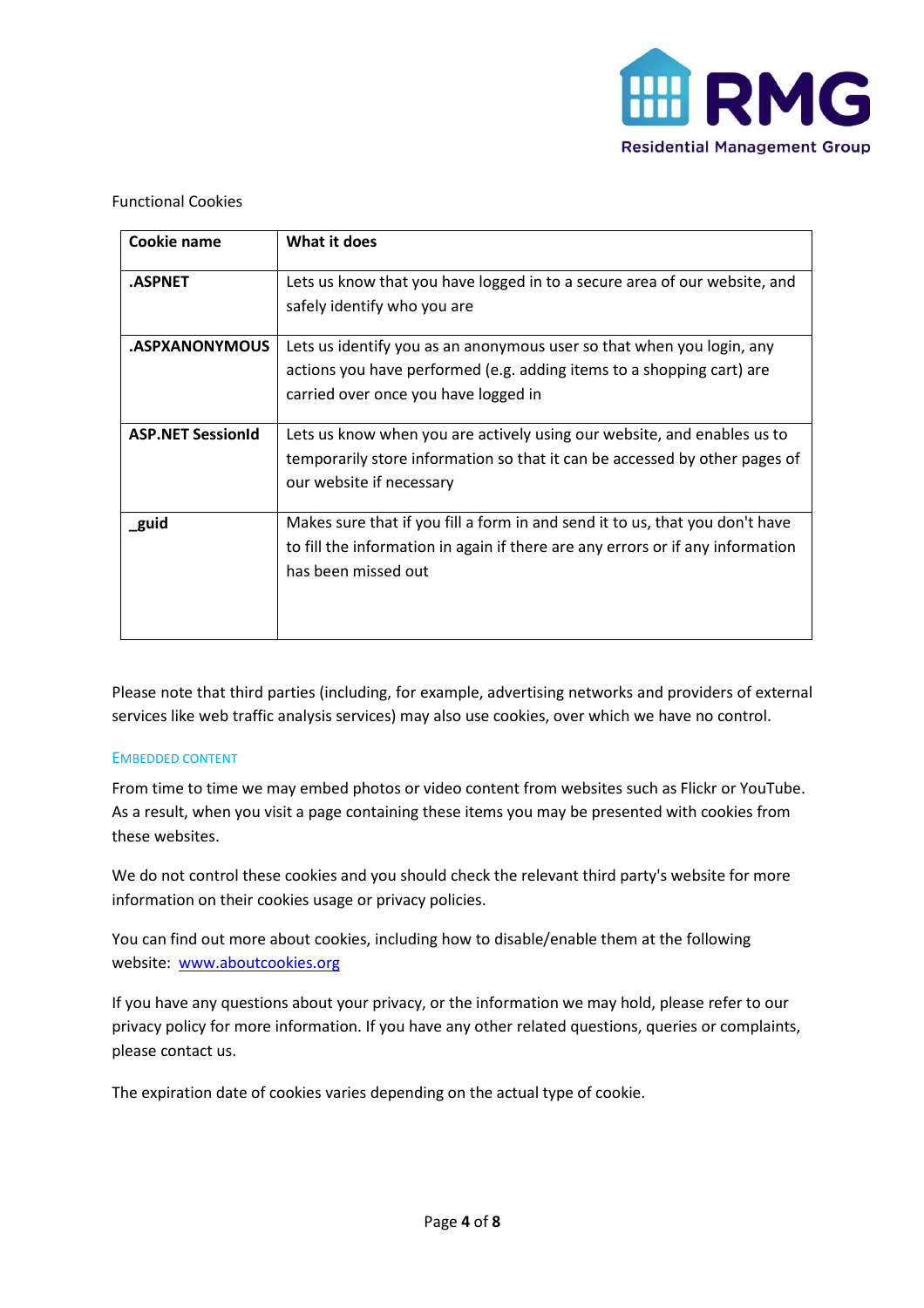

## **Data Protection Privacy Statement**

Residential Management Group Limited ("We") are committed to protecting and respecting your privacy.

This policy (together with our terms of use and any other documents referred to on it) sets out the basis on which any personal data we collect from you, or that you provide to us, will be processed by us. Please read the following carefully to understand our views and practices regarding your personal data and how we will treat it. By visiting any RMG affiliated website or corresponding with us by telephone, email or letter you are accepting and consenting to the practices described in this policy.

For the purpose of the Data Protection Act 1998 (the **Act**), the data controller is Residential Management Group Limited of RMG House, Essex Road, Hoddesdon, Hertfordshire, EN11 0DR.

### **INFORMATION WE MAY COLLECT FROM YOU**

We may collect and process the following data about you:

- **Information you give us.** You may give us information about you by filling in forms on any RMG affiliated website or by corresponding with us by phone, e-mail or otherwise. This includes information you provide when you register to use our site, subscribe to our service, and / or when you report a problem with our site. The information you give us may include your name, address, e-mail address, phone number, financial and payment card information.
- **Information we collect about you.** A CCTV system may monitor parts of the building or estate within which you own a property for up to 24 hours a day. This data is recorded.

With regard to each of your visits to our sites we may automatically collect the following information:

- technical information, including the Internet protocol (IP) address used to connect your computer to the Internet, your login information, browser type and version, time zone setting, browser plug-in types and versions, operating system and platform;
- information about your visit, including the full Uniform Resource Locators (URL) clickstream to, through and from our websites (including date and time); products you viewed or searched for; page response times, download errors, length of visits to certain pages, page interaction information (such as scrolling, clicks, and mouse-overs), and methods used to browse away from the page and any phone number used to call our customer service number.
- **Information we receive from other sources.** We are also working closely with third parties (including, for example, business partners, sub-contractors in technical, payment and delivery services) and may receive information about you from them.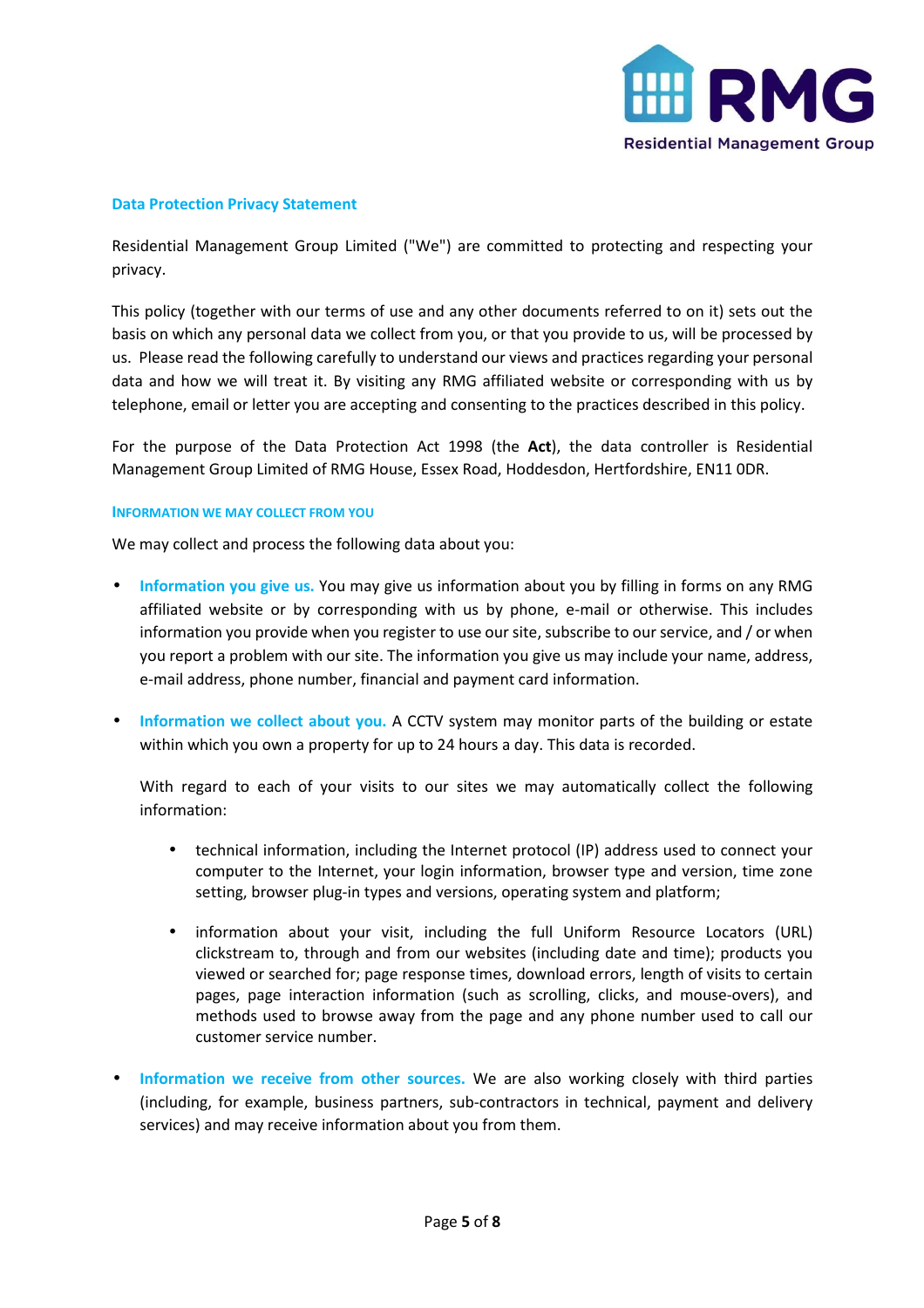

#### **USES MADE OF THE INFORMATION**

We use information held about you in the following ways:

- **Information you give to us.** We will use this information:
	- to carry out our obligations arising from our appointment as managing agent of the block/estate within which you own a freehold or leasehold property and to provide you with the information, products and services relating to that property that you request from us;
	- to ensure that content from our websites is presented in the most effective manner for you and for your computer.
- **Information we collect about you.** We will use this information:
	- to carry out our obligations arising from our appointment as managing agent of the block/estate within which you own a freehold or leasehold property
	- to administer our websites and for internal operations, including troubleshooting, data analysis, testing, research, statistical and survey purposes;
	- to improve our websites to ensure that content is presented in the most effective manner for you and for your computer;
	- to allow you to participate in interactive features of our service, when you choose to do so;
	- as part of our efforts to keep our websites safe and secure;
	- to make suggestions and recommendations to you and other users of our websites about goods or services that may interest you or them.
	- to alert you to any changes to our services or our websites.
- **Information we receive from other sources.** We may combine this information with information you give to us and information we collect about you. We may use this information and the combined information for the purposes set out above (depending on the types of information we receive).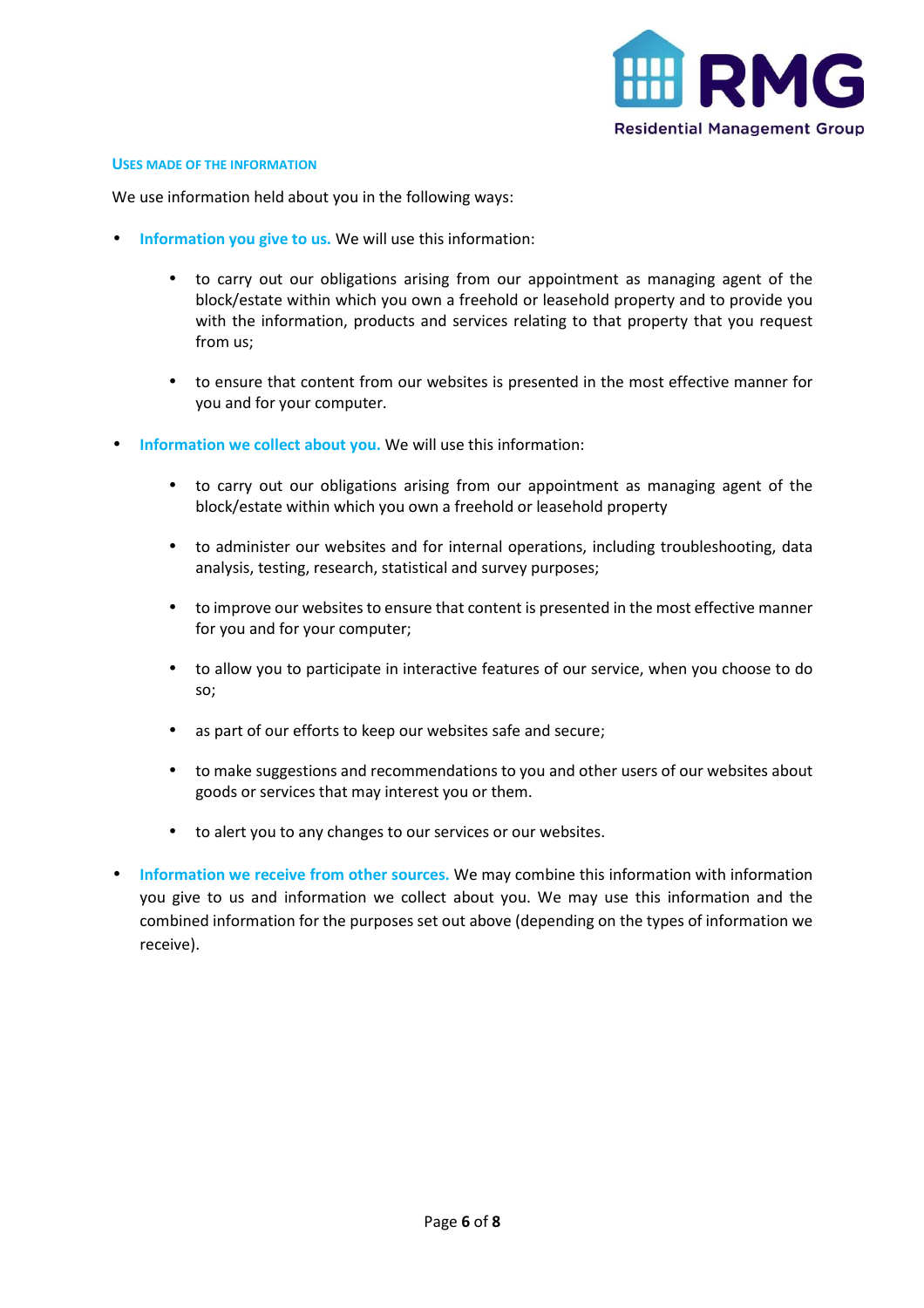

### **DISCLOSURE OF YOUR INFORMATION**

We may share your personal information with any member of our group, which means our subsidiaries, our ultimate holding company and its subsidiaries, as defined in section 1159 of the UK Companies Act 2006.

We may disclose your personal information to third parties:

- In the event that we sell or buy any business or assets, in which case we may disclose your personal data to the prospective seller or buyer of such business or assets.
- If Residential Management Group Ltd or substantially all of its assets are acquired by a third party, in which case personal data held by it about its customers and the affairs of its customers will be one of the transferred assets.
- In the event that we are instructed to transfer the management of the estate/block within which your property is located to another managing agent, we may disclose your personal data to the new managing agent.
- Where we engage third parties in relation to the data uses outlined elsewhere in this policy.
- In relation to claims for arrears of service/rent charge and/or forfeiture proceedings (including claims brought jointly with other parties).
- When reporting to our client or clients on any/all matters relating to the performance of our obligations arising from our appointment as managing agent of the block/estate within which you own a freehold or leasehold property.
- When reporting to our client or clients on any matters that affect the block/estate within which you own a freehold or leasehold property.
- If we are under a duty to disclose or share your personal data in order to comply with any legal obligation, or in order to enforce or apply our terms of use and other agreements; or to protect the rights, property, or safety of Residential Management Group Ltd, our customers, or others. This includes exchanging information with other companies and organisations for the purposes of fraud protection and credit risk reduction.

### **WHERE WE STORE YOUR PERSONAL DATA**

The data that we collect from you may be accessed in a destination outside the European Economic Area ("EEA"). It may also be processed by staff operating outside the EEA who work for us or for one of our suppliers. Such staff may be engaged in, among other things, the fulfilment of our obligations in relation to the estate/block within which your property is located, the processing of your payment details and the provision of support services. By submitting your personal data, you agree to your data being accessed for processing. We will take all steps reasonably necessary to ensure that your data is treated securely and in accordance with this Privacy Policy.